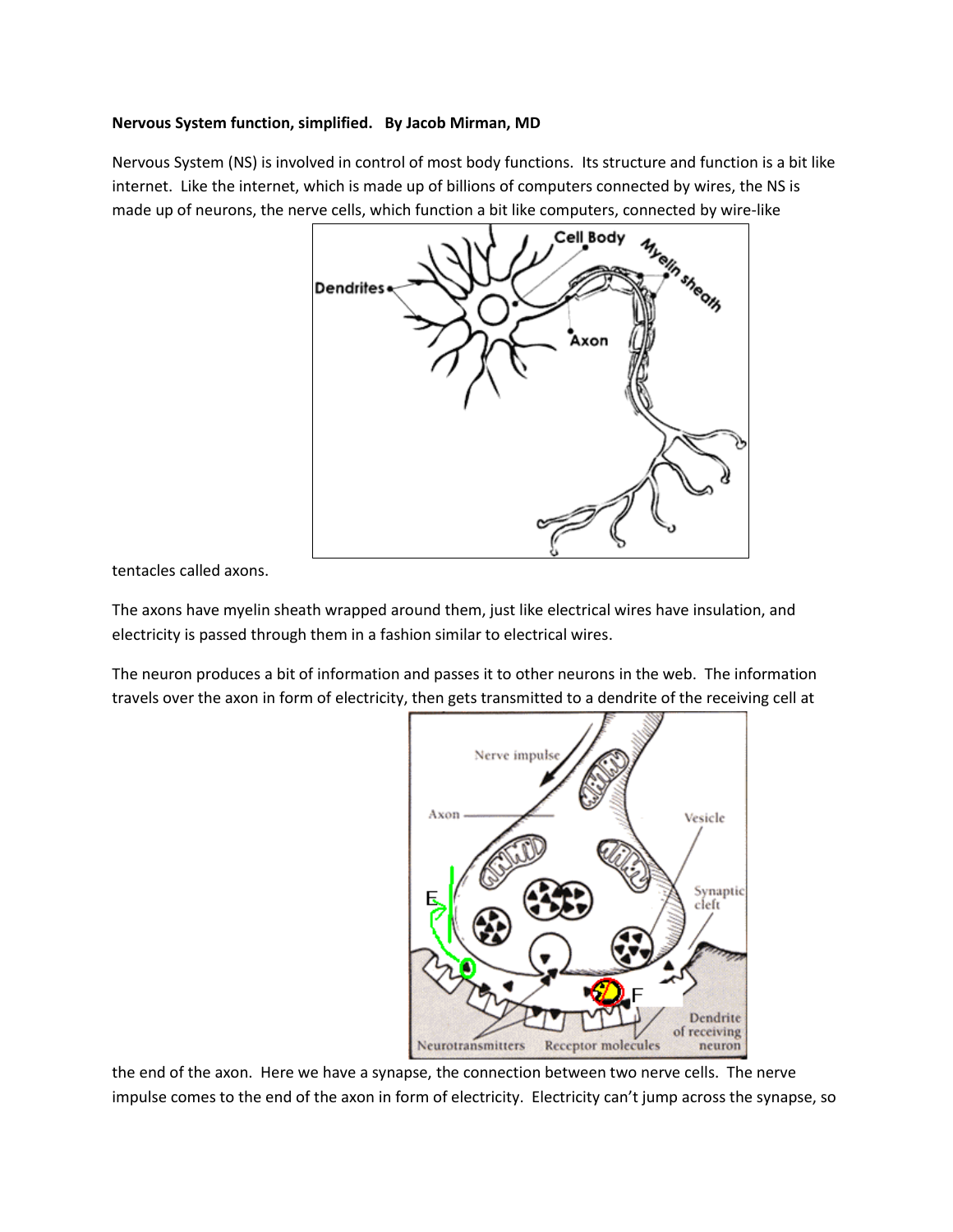the transmitting (presynaptic) cell makes neurotransmitter molecules and releases them into the synaptic cleft (the space between the cells), where they attach on the receptor molecules on the other side, the postsynaptic cell membrane. The neurotransmitter molecules work like keys opening doors (receptor molecules), which allows certain other processes to take place, eventually resulting in transmission of information. Once the transmission has taken place, the presynaptic cell collects the remaining neurotransmitter molecules back into the cell for recycling and reuse. The structure responsible for this function is called Reuptake Pump. Our body does not like waste! Just in case some of the remaining neurotransmitter molecules weren't taken back into the presynaptic cell for recycling, the synaptic janitor comes in and takes them out to garbage pile. This is accomplished by an enzyme called MAO (mono-amino-oxidase).

The cells we are interested in for the purpose of this article work on neurotransmitters Serotonin and catecholamines (Dopamine, Norepinephrine and Epinephrine). These two systems are in balance. Serotonin is a calming down influence and catecholamines are excitatory. These cells control our mood, attention, appetite and many other things. When they don't work right, we develop a host of different conditions:

- Depression
- Anxiety
- ADD/ADHD
- Fibromyalgia
- OCD
- Migraines
- Parkinson's disease
- Gut disorders like irritable bowel disease and colitis
- Allergies
- Excessive hunger and obesity leading to a host of problems
- Many other conditions

The whole system is quite complicated, but luckily most of its components work quite well, which is why we don't hear much about them. The synapse appears to be the weak link. When something in the system malfunctions, it is usually the synapse. For some reason in some of us the information does not get transmitted properly in some of our synapses. This most likely has to do with impaired function of receptors on the postsynaptic membrane. Either they are not sensitive enough, or there are not enough of them. When synapses malfunction, we develop symptoms from the group of cells so affected. We don't really know the real cause of this malfunction. However, we do know how to get the system to work again, even if we don't fix it permanently.

The analogy we can use here is of an old car motor, which may run rough, but we can make it run smoother by adding better oil. It turns out that if we increase the amount of neurotransmitter molecules in the synapse, it starts working better, resulting in relief of symptoms.

There are two ways to achieve this end: